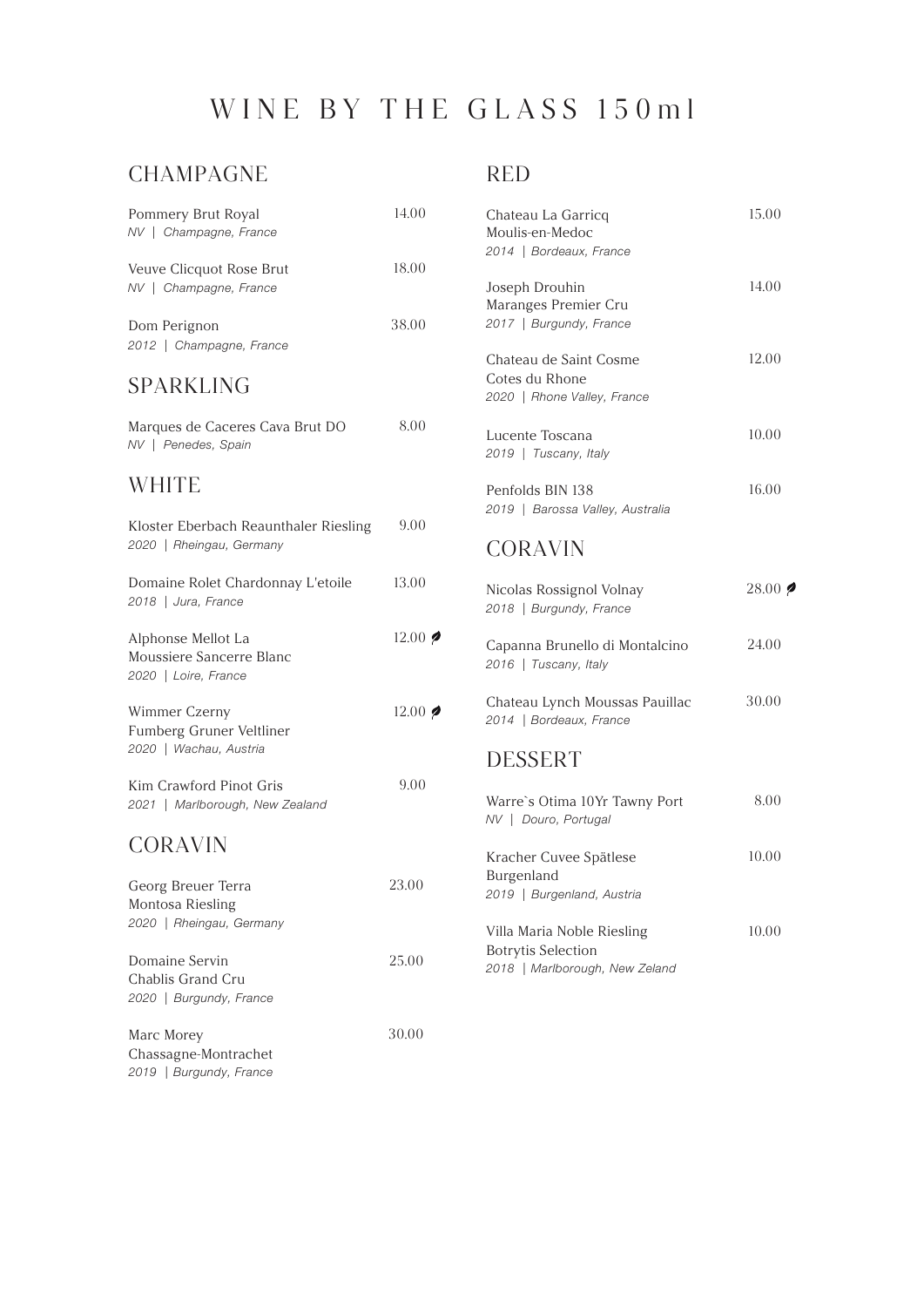### CHAMPAGNE

#### NON VINTAGE

| Pommery Brut Royal<br>NV   Champagne, France                                                  | 75.00                          |
|-----------------------------------------------------------------------------------------------|--------------------------------|
| Deutz Brut Classic<br>NV   Champagne, France                                                  | 80.00                          |
| Pol Roger Brut Reserve NV<br>NV   Champagne, France                                           | 95.00                          |
| Laurent Perrier La Cuvee Brut<br>NV   Champagne, France                                       | 95.00                          |
| Charles Heidsieck Reserve Brut<br>NV   Champagne, France                                      | 110.00                         |
| Jacquesson Cuvee N 745<br>NV   Champagne, France                                              | 110.00                         |
| Egly-Ouriet Tradition Grand Cru Brut<br>NV   Champagne, France                                | 150.00                         |
| <b>BLANC DE BLANCS</b>                                                                        |                                |
| Diebolt-Vallois Brut Blanc de Blancs<br>NV   Champagne, France                                | 85.00                          |
| Doyard Mahe Champagne Millesime<br>Extra Brut, Vertus Premier Cru<br>2011   Champagne, France | 100.00                         |
| Deutz Blanc de Blancs Vintage<br>2018   Champagne, France                                     | 120.00                         |
| Eric Rodez Blanc de<br><b>Blancs Ambonnay Grand Cru</b><br>NV   Champagne, France             | $120.00$ $\blacktriangleright$ |
| Ruinart Blanc de Blancs<br>NV   Champagne, France                                             | 125.00                         |
| <b>BLANC DE NOIRS</b>                                                                         |                                |
| Philipponnat Blanc de Noirs<br>Brut Millèsime<br>2014   Champagne, France                     | 125.00                         |
| Eric Rodez Blanc de Noirs                                                                     | $100.00$ $\approx$             |

Ambonnay Grand Cru *2012 | Champagne, France*

#### ZERO DOSAGE

| Philipponnat Non Dos Champagne<br>NV   Champagne, France                             | 90.00  |
|--------------------------------------------------------------------------------------|--------|
| Louis Roederer Philippe<br>Starck Brut Nature<br>2012   Champagne, France            | 140.00 |
| Laurent Perrier BdB Brut Nature<br>NV   Champagne, France                            | 110.00 |
| <b>ROSE</b>                                                                          |        |
| Veuve Clicquot Rose Brut<br>NV   Champagne, France                                   | 95.00  |
| Laurent-Perrier Brut Rose<br>NV   Champagne, France                                  | 110.00 |
| Louis Roederer Brut Rose<br>2015   Champagne, France                                 | 120.00 |
| <b>Ruinart Rose</b><br>NV   Champagne, France                                        | 130.00 |
| Moet Grand Vintage Rose<br>2012   Champagne, France                                  | 130.00 |
| Laurent Perrier Cuvee Alexandra<br>2004   Champagne, France                          | 370.00 |
| <b>VINTAGE</b>                                                                       |        |
| Laurent-Perrier Brut Millesime<br>2008   Champagne, France                           | 100.00 |
| Pommery Grand Cru Vintage<br>2008   Champagne, France                                | 110.00 |
| Pol Roger Brut Vintage<br>2015   Champagne, France                                   | 120.00 |
| Veuve Cliquot Vintage Reserve<br>2012   Champagne, France                            | 125.00 |
| Philiponnat Brut Cuvée 1522 Grand<br>Cru blanc Millesime<br>2014   Champagne, France | 150.00 |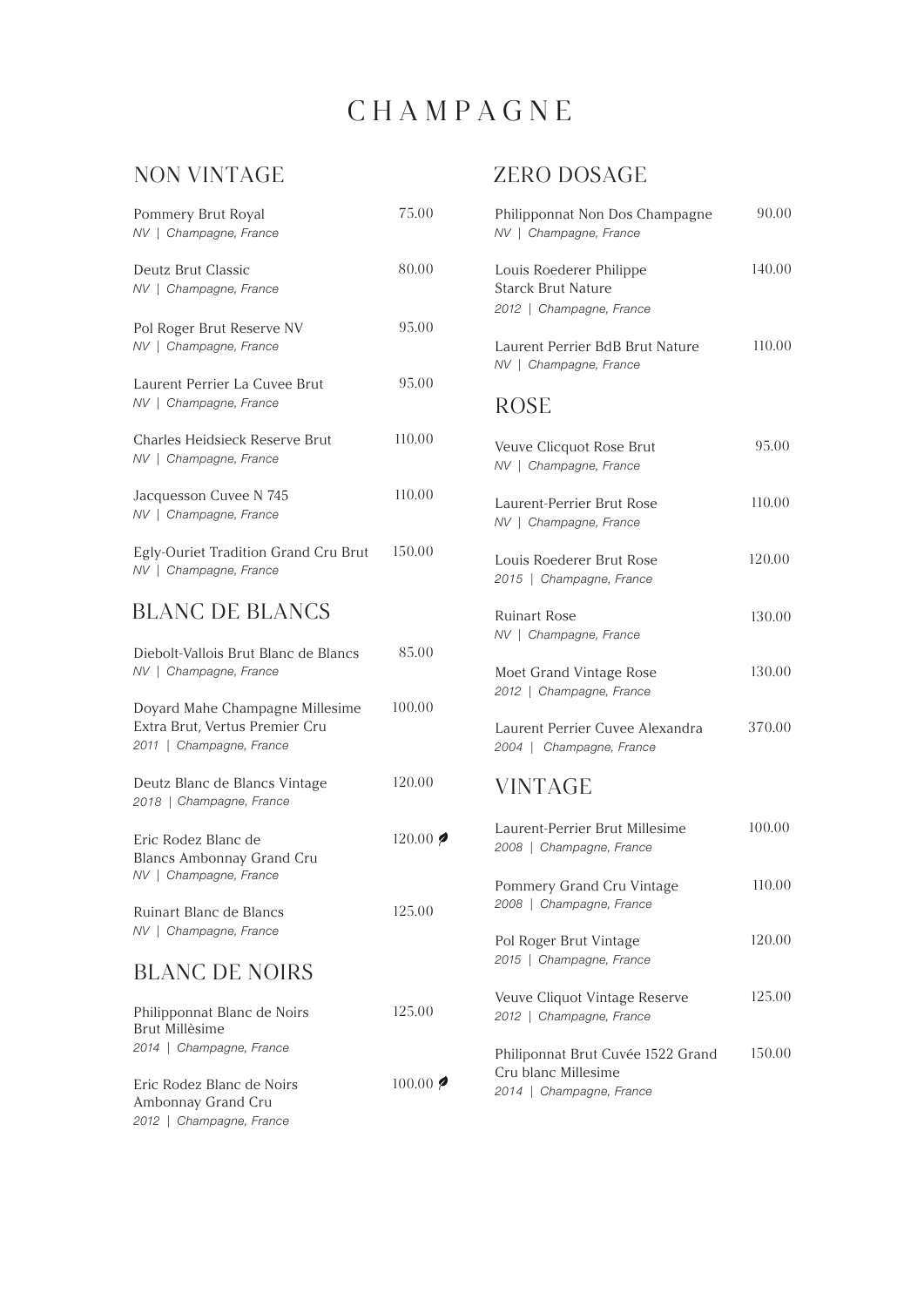# CHAMPAGNE

### PRESTIGE

### BIG BOTTLES

| Laurent-Perrier Grand Siecle<br>NV   Champagne, France                               | 180.00              | Deutz Brut Classic MAGNUM 1,5L<br>NV   Champagne, France             | 175.00 |
|--------------------------------------------------------------------------------------|---------------------|----------------------------------------------------------------------|--------|
| Deutz Amour De Deutz Brut<br>2011   Champagne, France                                | 205.00              | Deutz Brut Rose MAGNUM 1,5L<br>NV   Champagne, France                | 190.00 |
| Diebolt-Vallois Brut Fleur<br>de Passion Blanc de Blancs<br>2010   Champagne, France | 205.00              | Deutz Brut Classic<br><b>JEROBOAM 3L</b><br>NV   Champagne, France   | 340.00 |
| Pommery Cuvee Louise Brut<br>Nature Vintage<br>2004   Champagne, France              | 220.00              | Deutz Brut Classic<br><b>MATHUSALEM 6L</b><br>NV   Champagne, France | 750.00 |
| Dom Perignon<br>2012   Champagne, France                                             | 240.00              | Dom Perignon<br>MAGNUM 1,5L<br>2008   Champagne, France              | 650.00 |
| Krug Grande Cuvee<br>NV   Champagne, France                                          | 260.00              | Krug Grande Cuvee                                                    | 700.00 |
| Pol Roger Cuvee Sir Winston<br>Churchill Brut<br>2012   Champagne, France            | 340.00              | MAGNUM 1,5L<br>NV   Champagne, France                                |        |
| Louis Roeder Cristal Brut<br>2013   Champagne, France                                | 340.00 $\bigotimes$ |                                                                      |        |
| Louis Roeder Cristal Brut<br>2006   Champagne, France                                | 500.00              |                                                                      |        |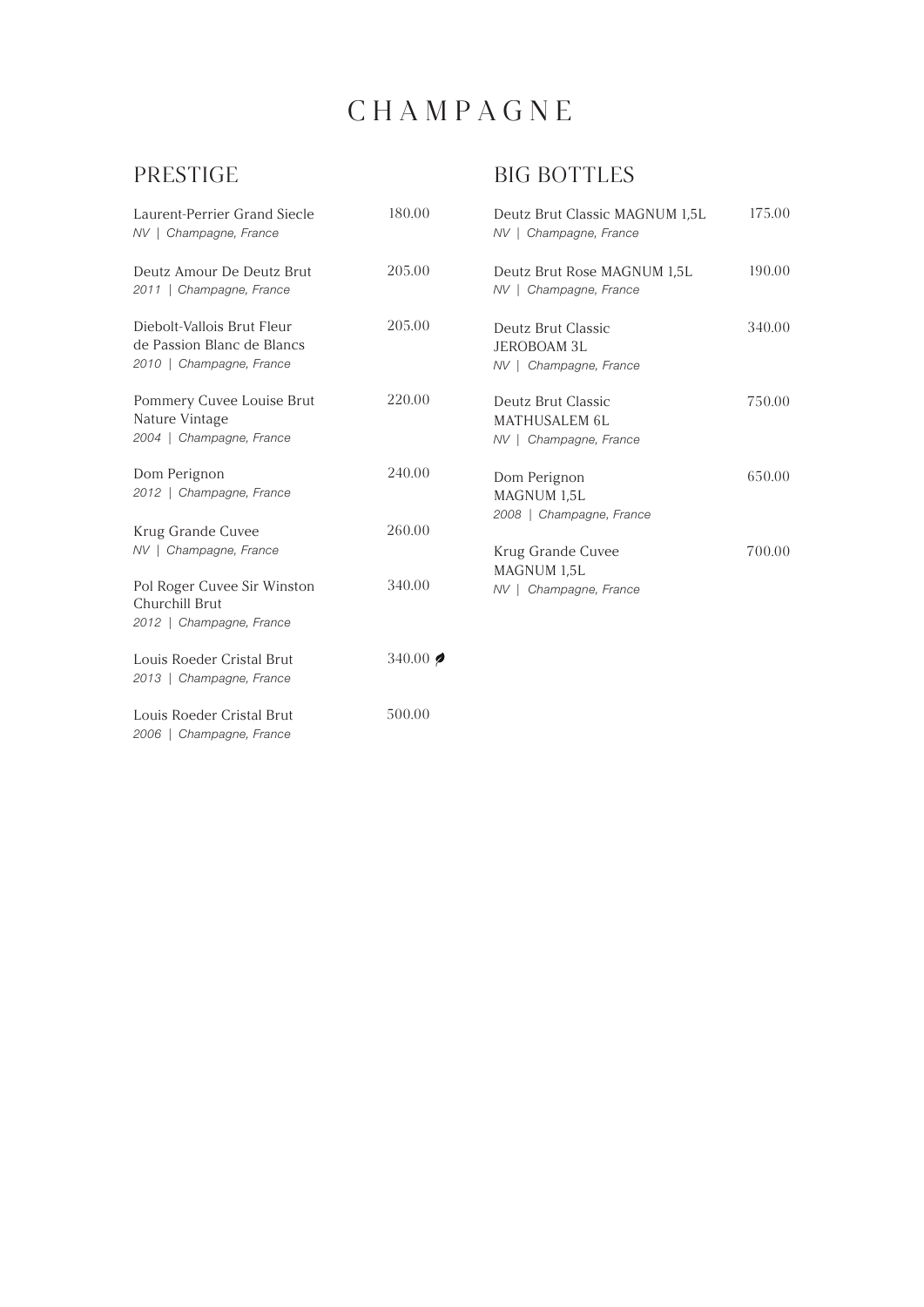# SPARKLING WINE

#### FRANCE

| Salasar Cremant de Limoux Brut<br>NV   Languedoc                                   | 40.00               |  |  |
|------------------------------------------------------------------------------------|---------------------|--|--|
| Fernand Engel Creman d'Alsace Brut Tradition<br>NV   Alsace                        |                     |  |  |
| Veuve Ambal Grande Cuvee Brut Cremant<br>NV   Bourgogne                            | 45.00               |  |  |
| Albert Bichot Cremant de Bourgogne BdB Pure<br>NV   Bourgogne                      | 60.00               |  |  |
| <b>ITALY</b>                                                                       |                     |  |  |
| Casa Canavel Prosecco Rose Brut<br>NV   Veneto                                     | 45.00               |  |  |
| Andreola Vigneto Dirupo Brut<br>Prosecco di Valdobbiadene Superiore<br>NV   Veneto | 45.00               |  |  |
| Contadi Castaldi Franciacorta<br>Brut Saten Vintage<br>NV   Lombardy               | 70.00               |  |  |
| <b>SPAIN</b>                                                                       |                     |  |  |
| Marques de Caceres Cava Brut<br>NV   Penedes                                       | 45.00               |  |  |
| Agusti Torello Mata Brut Reserva Cava<br>2016   Lombardy                           | $55.00$ $\triangle$ |  |  |
|                                                                                    |                     |  |  |

#### AUSTRIA

Meinklang Prosa Rose *NV | Burgenland*

40.00  $\bigcirc$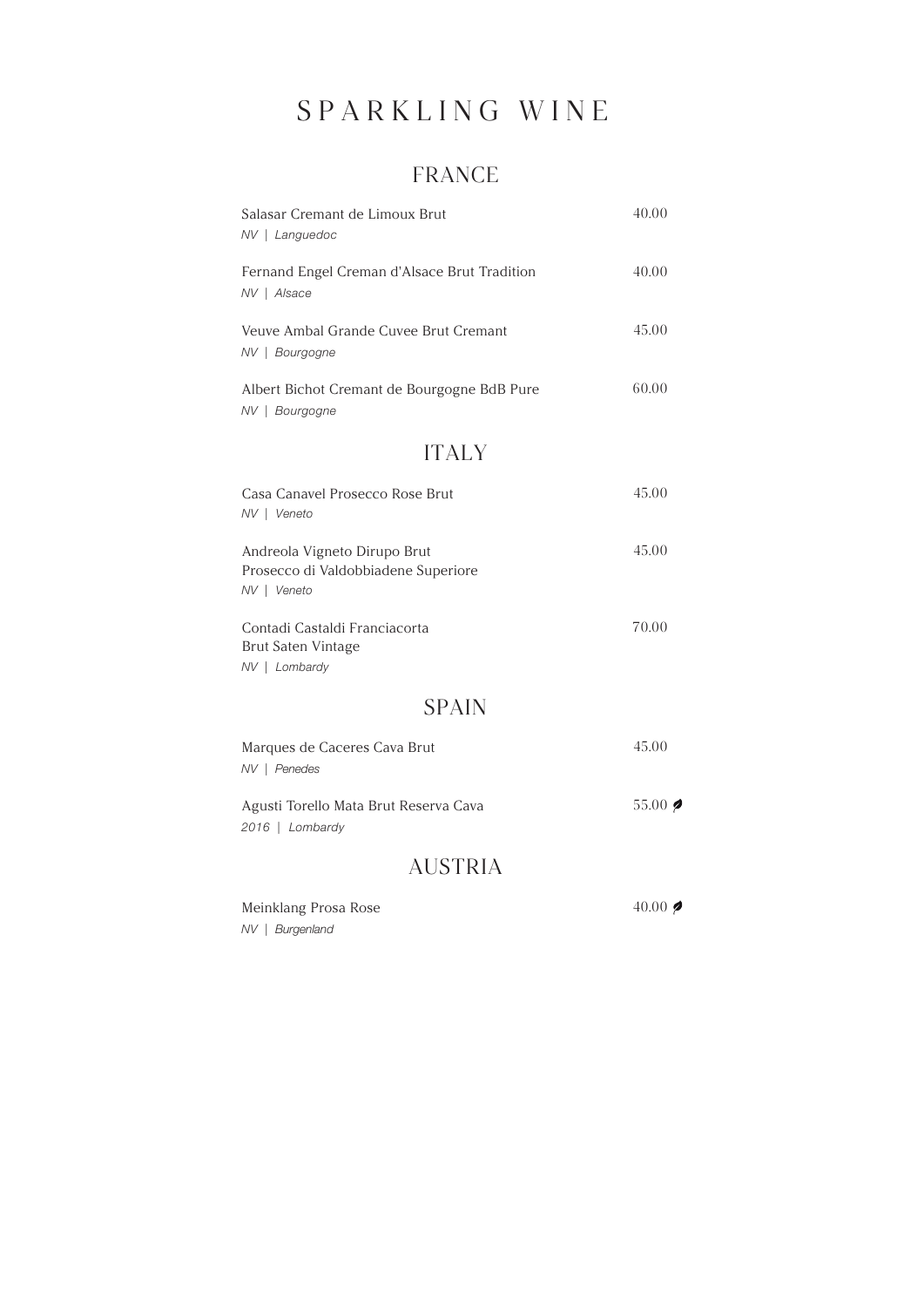### WHITE WINE

#### FRANCE

*2018 | Rhone*

#### ITALY

| Chateau d'Yquem "Y" Bordeaux<br>2015/17   Bordeaux                  | 340.00                   | Bertani Soave Vintage<br>2017   Veneto                                    | 40.00                       |
|---------------------------------------------------------------------|--------------------------|---------------------------------------------------------------------------|-----------------------------|
| Domaine Servin Chablis<br>ler Cru Vaillons<br>2020   Burgundy       | 75.00                    | Bertani Due Uve Pinot<br>Grigio Sauvignon<br>2017   Frulli                | 38.00                       |
| Laroche Les Blanchots Chablis<br>Grand Cru<br>2020   Burgundy       | 115.00                   | Pio Cesare Piodilei<br>Chardonany Langhe<br>2016   Piedmont               | 85.00                       |
| Andre Bonhomme Vire-Clesse<br>Vieilles Vignes<br>2020   Burgundy    | 52.00 $\bigcirc$         | Alois Lageder Muller-Thurgau<br>Sudtirol-Alto Adige<br>2020   Alto adige  | 49.00 $\bullet$             |
| Maison Champy Rully<br>2020   Burgundy                              | 55.00                    | Tenuta Lageder Löwengang<br>Chardonnay<br>2018   Alto adige               | 90.00 $\blacklozenge$       |
| Jacques Prieur Meursalt Clos<br>de Mazeray Blanc<br>2019   Burgundy | 145.00                   | Barone Ricasoli Torricella<br>2018   Tuscany                              | 35.00                       |
| Marc Morey Puligny-Montrachet<br>ler Cru Les Referts                | 185.00                   | Banfi Fontanelle Chardonnay Toscana<br>2019   Tuscany                     | 45.00                       |
| 2019   Burgundy<br>Jacques Prieur Chevalier-Montrachet<br>Grand Cru | 850.00                   | Barone Ricasoli Torricella<br>2018   Tuscany                              | 50.00                       |
| 2017   Burgundy                                                     |                          | Gaja Ca'marcanda Vistamare Toscana<br>2017   Tuscany                      | 110.00                      |
| Maison Champy Corton<br>Charlemagne Blanc<br>2015   Burgundy        | 260.00                   | Castello Della Sala Bramito<br>del Cervo Chardonnay<br>2020   Umbria      | 45.00                       |
| Olivier Leflaive Montrachet<br>Grand Cru<br>2017   Burgundy         | 1400.00                  | Masciarelli Marina Cvetic<br>Chardonnay Colline Teatine<br>2020   Abruzzo | 80.00                       |
| Hugel Gewurztraminer Alsace<br>2018   Alsace                        | $50.00$ $\triangleright$ | Principi di Butera Grillo<br>2018   Sicily                                | 38.00                       |
| Sipp Mack Riesling Grand Cru Rosacker 55.00<br>2016   Alsace        |                          | Planeta Chardonnay Sicilia Menfi<br>2020   Sicily                         | 90.00                       |
| Alphonse Mellot La Moussiere<br>Sancerre Blanc<br>2020   Loire      | $75.00$ $\phi$           | Planeta Alastro<br>2020   Sicily                                          | 50.00                       |
| Domaine Rolet L'etoile Chardonnay<br>2018   Jura                    | 70.00                    | Terre Nere Etna Bianco Montalto<br>2020   Sicily                          | 90.00 $\blacktriangleright$ |
| Chateau de Saint Cosme Condrieu                                     | 100.00                   |                                                                           |                             |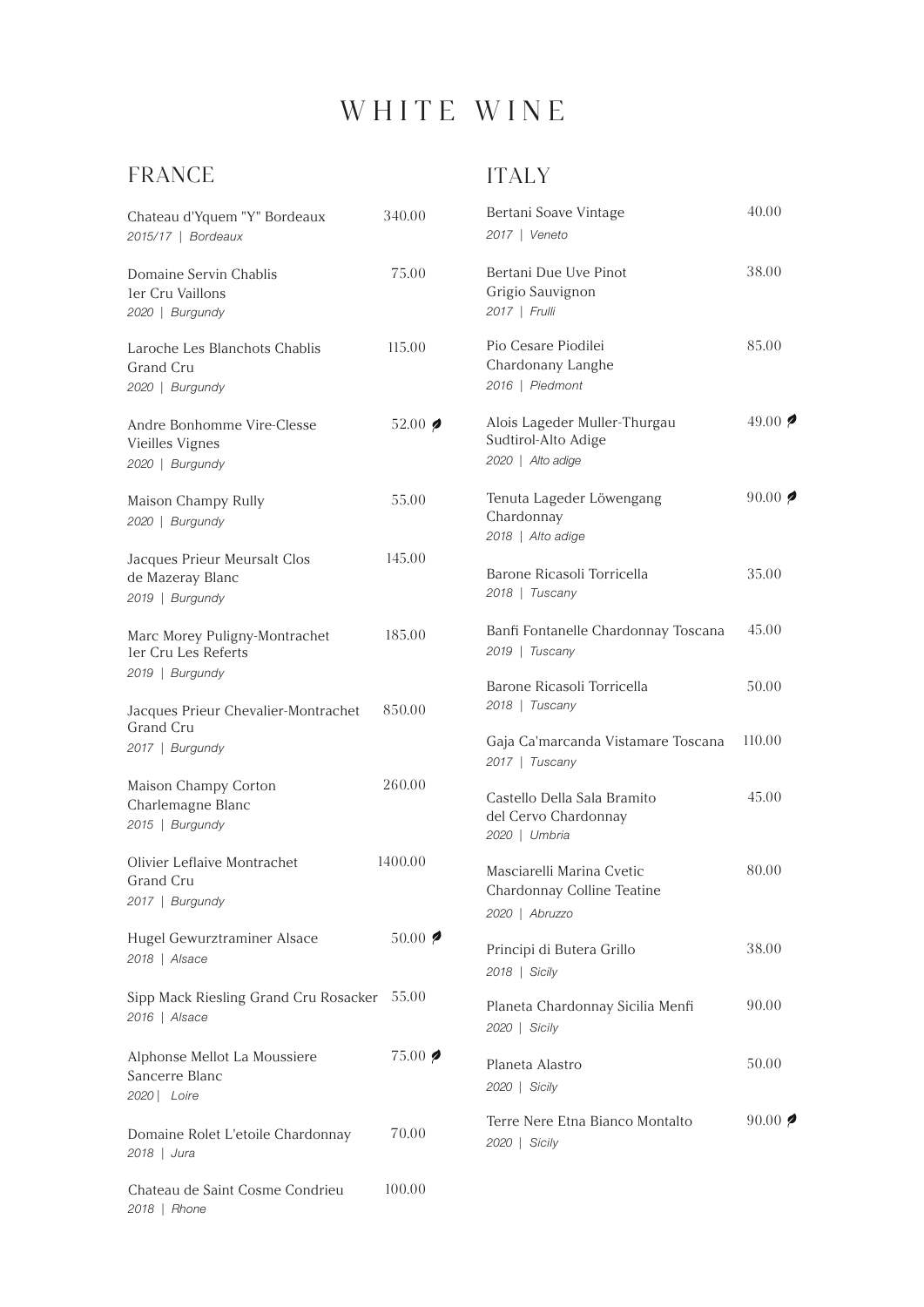# WHITE WINE

### SPAIN

| Lopez de Heredia Vina Tondonia<br>Reserva Blanco<br>2009   Rioja     | 120.00 | Selbach-Oster Riesling Trocken<br>2019   Mosel                               | 40.00  |
|----------------------------------------------------------------------|--------|------------------------------------------------------------------------------|--------|
| Baron de Ley 3Vinas Rioja<br>2016   Rioja                            | 45.00  | Dr. Loosen Urziger Wurzgarten<br>Riesling Dry GG<br>2017   Mosel             | 80.00  |
| Julian Chivite Coleccion 125<br>Chardonnay Navarra<br>2015   Navarra | 85.00  | Kesselstatt Piesporter Goldtropfchen<br>Riesling Trocken GG<br>2017   Mosel  | 85.00  |
| Hacienda de Arinzano Blanco<br>2018   Navarra                        | 42.00  | Georg Breuer GB Sauvage<br>Riesling Rheingau<br>2020   Rheingau              | 45.00  |
| Frontonio Telescópico Blanco Valdejalón 65.00<br>2018   Aragon       |        | Robert Weil Kiedrich Turmberg<br>Riesling Trocken                            | 80.00  |
| Torres Milmanda Conca de Barbera<br>2019   Penedes                   | 70.00  | 2020   Rheingau<br>Kloster Eberbach Marcobrunn GG                            | 105.00 |
| PORTUGAL                                                             |        | Riesling<br>2016   Rheingau                                                  |        |
| Altano Branco Reserva Duoro<br>2016   Duoro                          | 44.00  | Weingut Knipser Chardonnay<br>2015   Pfalz                                   | 80.00  |
| Herdade dos Grous White Reserva<br>2020   Alentejo                   | 45.00  | <b>AUSTRIA</b>                                                               |        |
| Reguengo de Melgaco Alvarinho<br>Vinho Verde<br>2020   Vinho Verde   | 50.00  | Sepp Moser Grüner Veltliner von den<br>Terrassen Kremstal<br>2018   Kremstal | 39.00  |
|                                                                      |        | Brundlmayer Riesling,<br>Kamptal Terrasen<br>2020   Kamptal                  | 40.00  |

#### GERMANY

| Selbach-Oster Riesling Trocken<br>2019   Mosel                               | 40.00              |
|------------------------------------------------------------------------------|--------------------|
| Dr. Loosen Urziger Wurzgarten<br>Riesling Dry GG<br>2017   Mosel             | 80.00              |
| Kesselstatt Piesporter Goldtropfchen<br>Riesling Trocken GG<br>2017   Mosel  | 85.00              |
| Georg Breuer GB Sauvage<br>Riesling Rheingau<br>2020   Rheingau              | 45.00              |
| Robert Weil Kiedrich Turmberg<br>Riesling Trocken<br>2020   Rheingau         | 80.00              |
| Kloster Eberbach Marcobrunn GG<br>Riesling<br>2016   Rheingau                | 105.00             |
| Weingut Knipser Chardonnay<br>2015   Pfalz                                   | 80.00              |
| <b>AUSTRIA</b>                                                               |                    |
| Sepp Moser Grüner Veltliner von den<br>Terrassen Kremstal<br>2018   Kremstal | 39.00 $\bigotimes$ |
| Brundlmayer Riesling,<br>Kamptal Terrasen<br>2020   Kamptal                  | 40.00              |
| Weingut Knoll Riesling<br>Smaragd Ried Kellerberg<br>2019   Wachau           | 80.00              |
| Tegernseerhof Loibenberg Gruner<br>Veltliner Smaragd<br>2016   Wachau        | 70.00              |
| Wimmer Czerny PUR Gruner<br>Veltliner Wagram<br>2018   Wagram                | $100.00$ $\phi$    |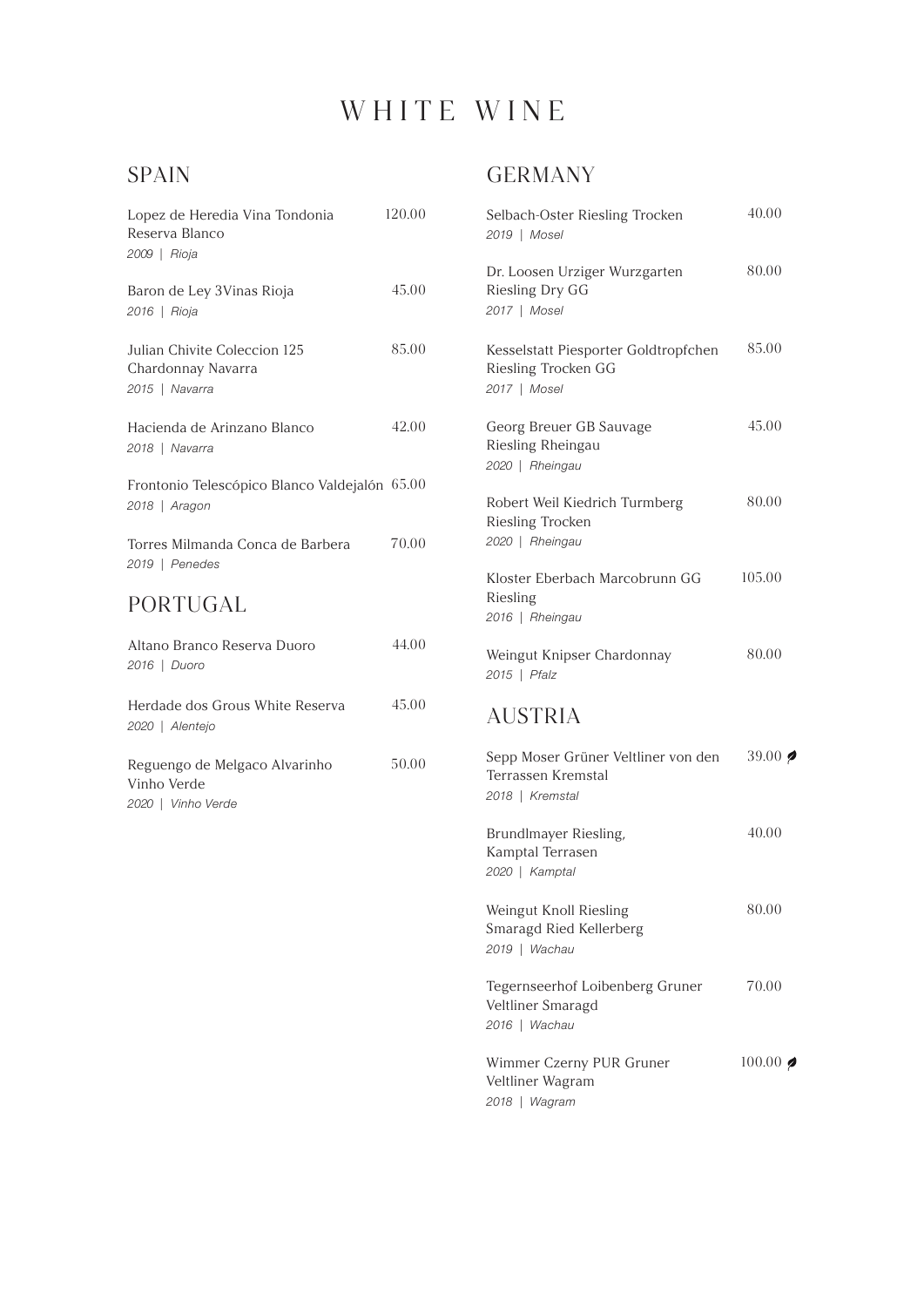### WHITE WINE

#### CHILE

| Cono Sur 20 Barrels Chardonnay<br>2019   Casablanca Valley            | 65.00  |
|-----------------------------------------------------------------------|--------|
| Marques de Casa Conche Chardonnay<br>2018   Limari                    | 40.00  |
| De Martino Semillon La Blanca Maipo<br>2019   Maipo                   | 85.00  |
| <b>AUSTRALIA</b>                                                      |        |
| Penfolds Koonunga Hill Chardonnay<br>2020   Koonuga Hill              | 35.00  |
| Cloudburst Chardonnay<br>Margaret River<br>2019   Margaret River      | 280.00 |
| <b>USA</b>                                                            |        |
| Serene Evenstad Reserve Chardonnay<br>Dundee Hills<br>2018   Oregon   | 110.00 |
| Perkins Harter Johan Chardonnay<br>Willamette Valley<br>2017   Oregon | 85.00  |
| Marimar La Masia Chardonnay Sonoma<br>2018   California               | 75.00  |
| Ridge Chardonnay Estate Santa<br>Cruz Mountains<br>2019   California  | 110.00 |

#### NEW ZEALAND

| Villa Maria Reserve Wairau Valey<br>Sauvignon Blanc<br>2021   Marlborough | 35.00 |
|---------------------------------------------------------------------------|-------|
| Kim Crawford Pinot Gris<br>2021   Marlborough                             | 40.00 |
| Cloudy Bay Sauvignon Blanc<br>2021   Marlborough                          | 69.00 |
| REPUBLIC OF SOUTH AFRICA                                                  |       |

| Ken Forrester Old Vine Reserve<br>Chenin Blanc<br>2020   Stellenbosch | 55.00                         |
|-----------------------------------------------------------------------|-------------------------------|
| Reyneke Organic Chenin Blanc<br>2019   Stellenbosch                   | $65.00$ $\blacktriangleright$ |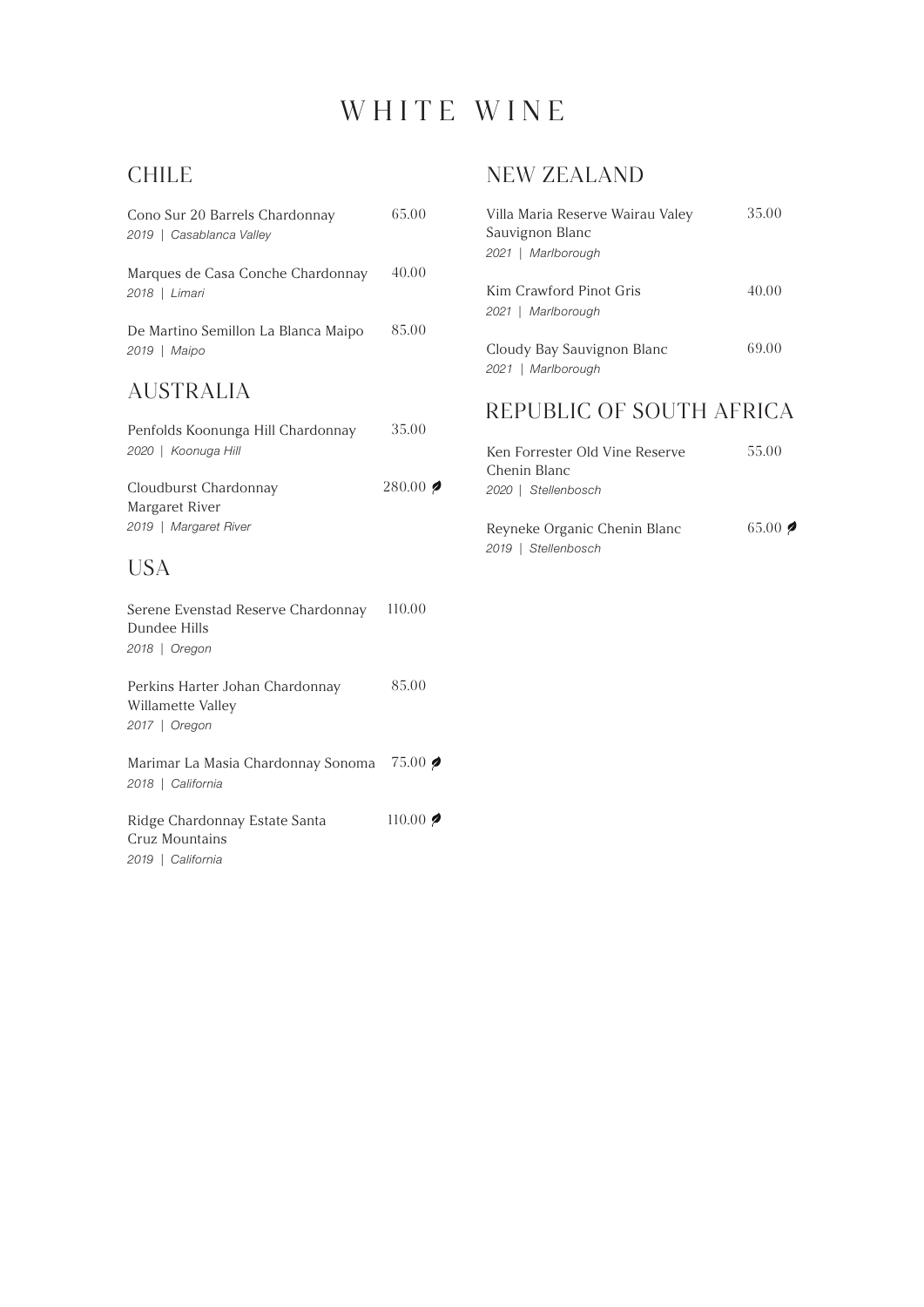### ROSE WINE

| Chateau Gassier Le Pas Du Moine                           | $55.00$ $\triangleright$ |
|-----------------------------------------------------------|--------------------------|
| 2020   Provance, France                                   |                          |
| Chateau Gassier Cuvee 946 Rose<br>2018   Provance, France | $100.00$ 2               |
| Planeta Rose Sicilia                                      | 45.00                    |
| Sicily, Italy<br>2021                                     |                          |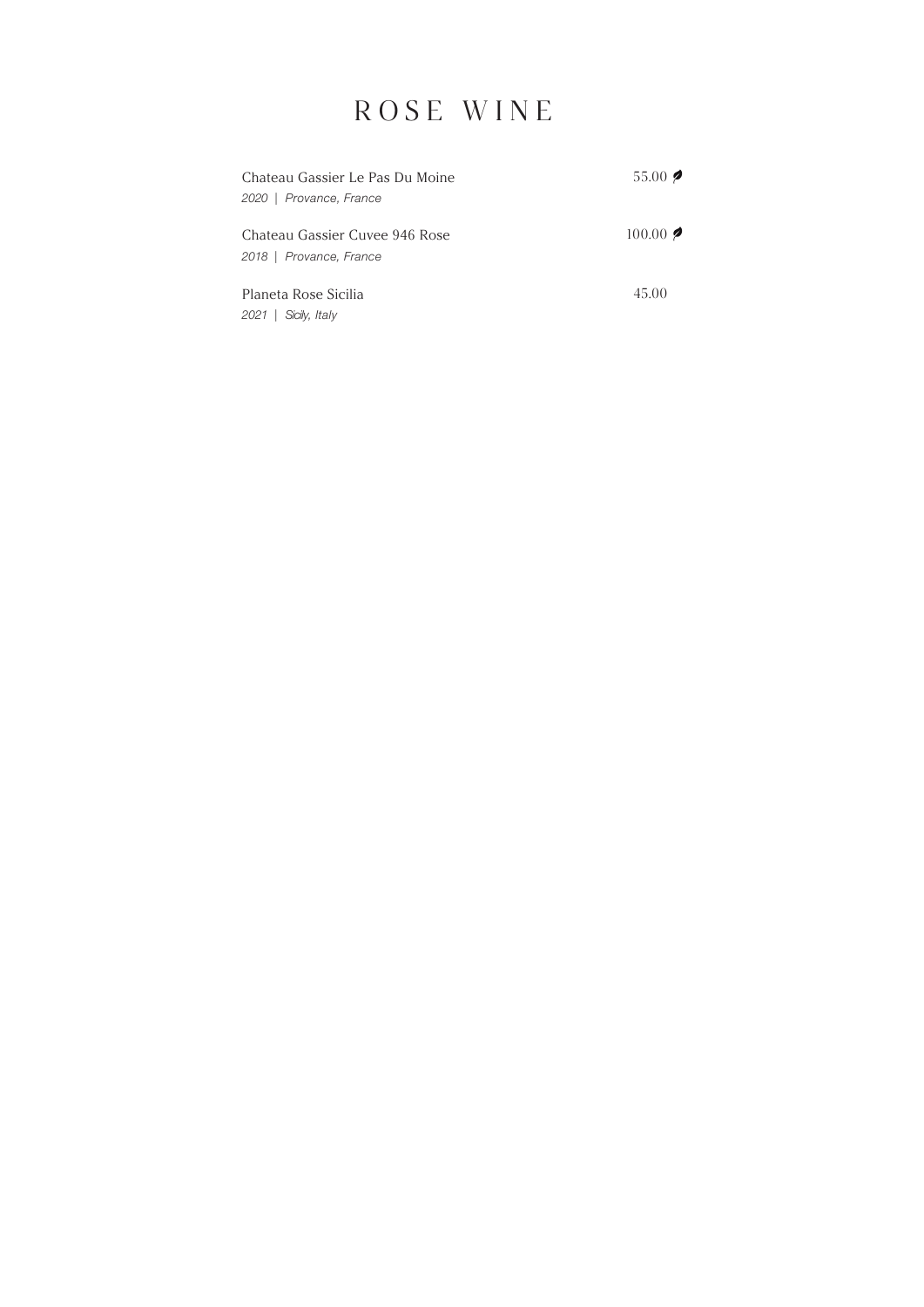### FRANCE

| Clarendelle Rouge Bordeaux<br>2015   Bordeaux                                               | 60.00             | Domaine Guyon Vosne-Romanee<br>Charmes de Mazieres<br>2015   Burgundy                 | $250.00$ $\phi$           |
|---------------------------------------------------------------------------------------------|-------------------|---------------------------------------------------------------------------------------|---------------------------|
| Chateau Lynch Moussas Pouillac<br>2004   Bordeaux                                           | 140.00            | Michel Gros Vosne-Romanee 1er<br>Cru Clos des Reas Monopole                           | 240.00                    |
| Chateau Pichon Longueville Comtesse<br>de Lalande Grand Cru Classe Pauillac                 | 440.00            | 2017   Burgundy                                                                       |                           |
| 2003   Bordeaux                                                                             |                   | Louis Jadot Echezeaux Grand Cru<br>2013   Burgundy                                    | 250.00                    |
| Chateau Marquis d'Alesme,<br>3 Grand Cru Classe Margaux<br>2016   Bordeaux                  | 140.00            | Jacques Prieur Clos Vougeot<br>Grand Cru                                              | 350.00                    |
| Chateau Leoville Las Cases 2-eme                                                            | 580.00            | 2012   Burgundy                                                                       |                           |
| Grand Cru Saint Julien Rouge<br>1988   Bordeaux                                             |                   | Domaine Ponsot Clos de la Roche<br>Grand Cru Cuvée Vieilles Vignes<br>2016   Burgundy | 800.00 $\bigotimes$       |
| Moillard Monthélie Les Riottes<br>Premier Cru<br>2017   Burgundy                            | 60.00             | Vidal-Fleury Chateauneuf du<br>Pape Rouge                                             | 85.00                     |
| Joseph Drouhin Maranges<br>Premier Cru                                                      | 70.00             | 2017   S. Rhone<br>Chateau de Saint Cosme Cote-Rotie                                  | $120.00$ $\triangleright$ |
| 2017   Burgundy                                                                             |                   | 2019   N. Rhone                                                                       |                           |
| Louis Jadot Beaune Bressandes<br>2016   Burgundy                                            | 90.00             | M. Chapoutier Hermitage<br>Sizeranne Rouge                                            | 140.00 $\bullet$          |
| Nicolas Rossignol Volnay 1er<br>Cru Clos des Angles                                         | 145.00 $\bigcirc$ | 2015   N. Rhone<br>Paul Jaboulet Hermitage La Chapelle                                | 235.00                    |
| 2017   Burgundy                                                                             |                   | 2006   N. Rhone                                                                       |                           |
| Albert Bichot Domaine du Pavillon<br>Monopole Pommard Clos des Ursulines<br>2017   Burgundy | 110.00            | M. Chapoutier Ermitage<br>Le Pavillon Rouge<br>2006   N. Rhone                        | $500.00$ $\phi$           |
| Albert Bichot Nuits-Saint-Georges 1er<br>Cru Chateau Gris Monopole<br>2017   Burgundy       | 125.00            | Bernard Baudry Chinon le<br>Croix Boissee<br>2017   Loire                             | $70.00$ $\triangleright$  |
| Faiveley Chambolle-Musigny<br>2015   Burgundy                                               | 145.00            | Bernard Baudry Chinon le Domaine<br>2016   Loire                                      | $50.00$ $\phi$            |
| Joseph Drouhin Chambolle-Musigny<br>Premier Cru<br>2018   Burgundy                          | 140.00            |                                                                                       |                           |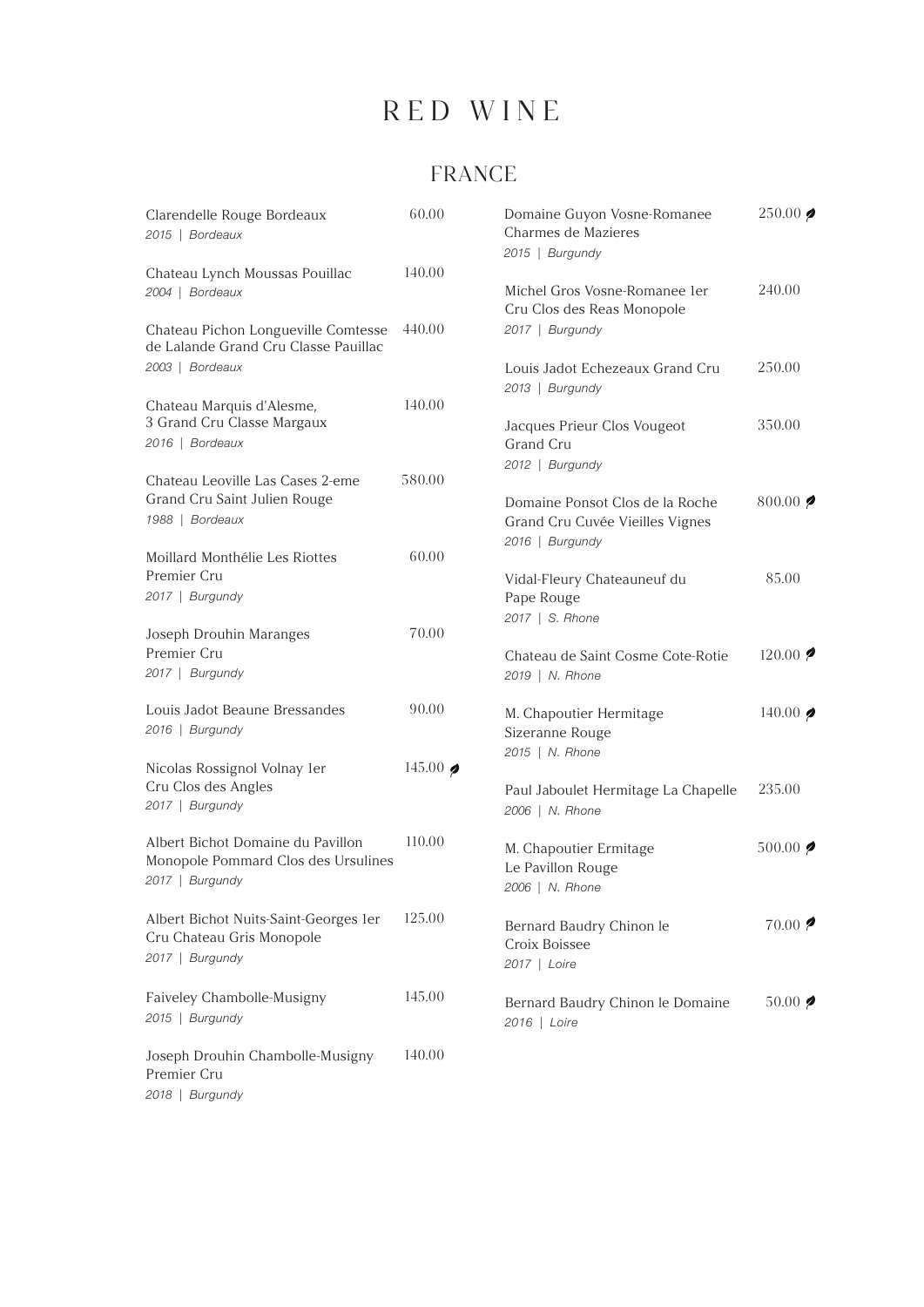### ITALY

| Viberti Barbera d'Alba la Gemella<br>2020   Piedmont                         | 42.00          | Gaja Ca'marcanda Promis Toscana<br>2018   Tuscany                             | 90.00           |
|------------------------------------------------------------------------------|----------------|-------------------------------------------------------------------------------|-----------------|
| Prunoto Barbaresco<br>2019   Piedmont                                        | 90.00          | Capanna Brunello di Montalcino<br>2016   Tuscany                              | 85.00           |
| Domenico Clerico Barolo Aeroplanservaj<br>2011   Piedmont                    | 200.00         | Antinori Tiganello Toscana<br>2017   Tuscany                                  | 160.00          |
| Pio Cesare Barolo<br>2016   Piedmont                                         | 130.00         | Banfi Poggio All'Oro Brunello<br>di Montalcino<br>2012   Tuscany              | 180.00          |
| Gaja Barbaresco                                                              | 295.00         |                                                                               |                 |
| 2016   Piedmont                                                              |                | Biondi Santi Brunello di Montalcino<br>Annata                                 | 220.00          |
| Gaja Barolo Sperss                                                           | 345.00         | 2009   Tuscany                                                                |                 |
| 2016   Piedmont<br>Zonin Ripasso Valpoliceella                               | 42.00          | Ornellaia Bolgheri Superiore<br>2018   Tuscany                                | 230.00          |
| 2017   Veneto                                                                |                | Tenuta San Guido Sassicaia                                                    | 250.00          |
| Bertani Amarone Classico<br>2010   Veneto                                    | 145.00         | Bolgheri Sassicaia<br>2017   Tuscany                                          |                 |
| Masi Costasera Amarone Classico<br>Riserva                                   | 110.00         | Antinori Solaia Toscana<br>2015/16   Tuscany                                  | 430.00          |
| 2016   Veneto                                                                |                | Cantina Diomede Canace                                                        | 50.00           |
| Quintarelli Giuseppe Rosso del Bepi<br>2008   Veneto                         | 210.00         | Nero di Troia<br>2018   Puglia                                                |                 |
| Quintarelli Giuseppe Amarone della<br>Valpolicella Classico<br>2009   Veneto | 440.00         | Vigneti del Salento Vigne Vecchie<br>Negroamaro Puglia<br>2015   Puglia       | 55.00           |
| Quintarelli Giuseppe Alzero Cabernet<br>2008   Veneto                        | 570.00         | Altemura Primitivo di Manduria<br>2019   Puglia                               | 60.00           |
| Alois Lageder Mimuet Pinot<br>Noir Riserva                                   | $50.00$ $\phi$ | Gianfranco Fino ES Salento Primitivo<br>2016/19   Puglia                      | 140.00          |
| 2016   Alto Adige                                                            |                | Masciarelli Marina Cvetic Merlot                                              | 85.00           |
| Petra Zingari Toscana<br>2018   Tuscany                                      | 40.00          | Terre Aquilane<br>2015/17   Abruzzo                                           |                 |
| Castello d'Albola Chianti Classico<br>2016   Tuscany                         | 42.00          | Cantine Cellaro Due Lune Nerello<br>Mascalese - Nero d'Avola<br>2019   Sicily | 60.00           |
| Lucente Toscana                                                              | 60.00          |                                                                               |                 |
| 2019   Tuscany                                                               |                | Planeta Burdese Rosso Sicilia<br>2008   Sicily                                | 100.00          |
| San Leonino Salivolpe Chianti<br>Classico Gran Selezione<br>2016   Tuscany   | 65.00          | Terre Nere Etna Rosso San Lorenzo<br>2019   Sicily                            | 90.00 $\approx$ |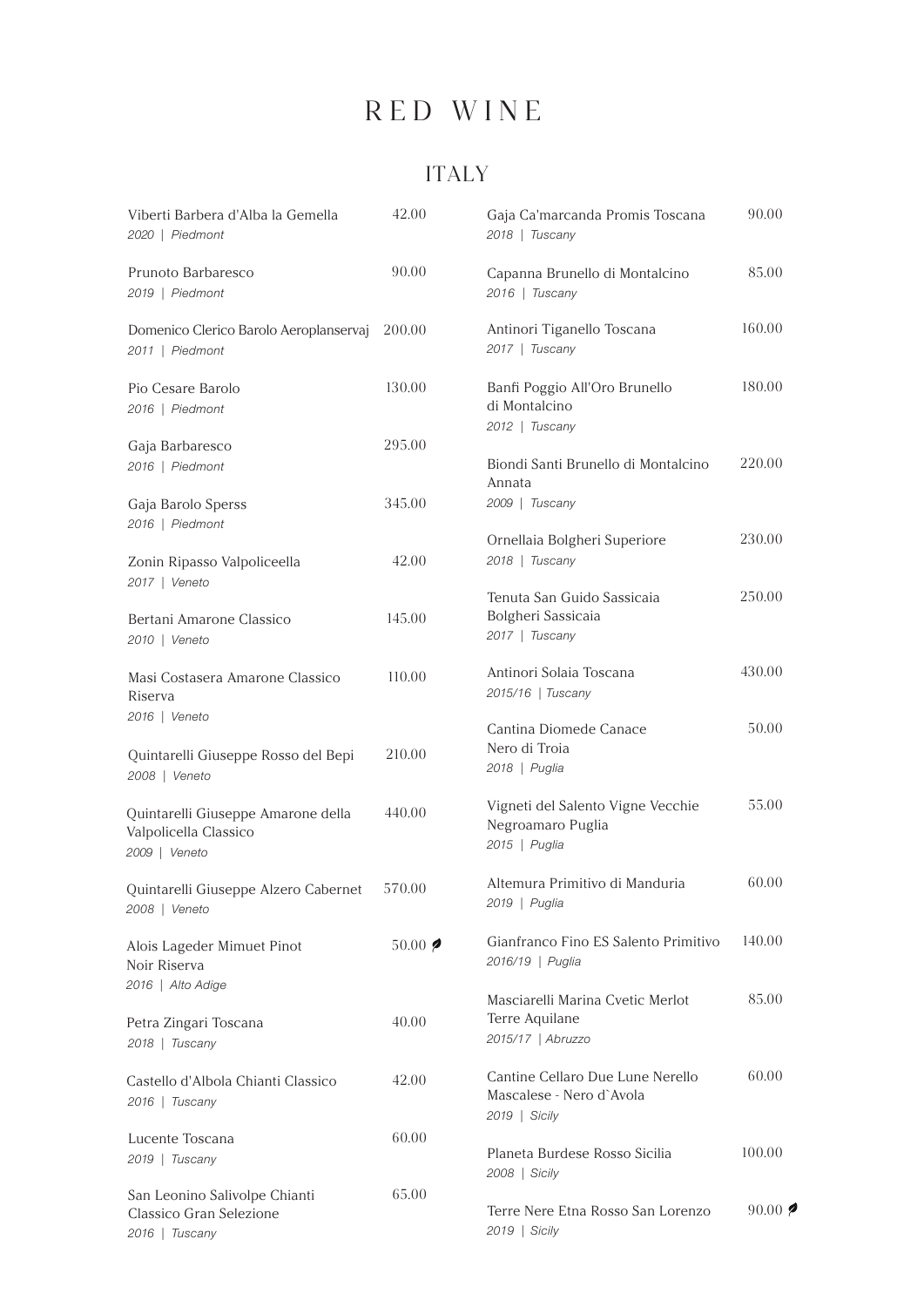#### SPAIN

| Lopez de Heredia Vina Tondonia<br>Reserva Rioja<br>2010   Rioja          | 130.00                   |
|--------------------------------------------------------------------------|--------------------------|
| Marques de Caceres Reserva Rioja<br>2016   Rioja                         | 45.00                    |
| Baron de Ley 7 vinas Rioja<br>2012   Rioja                               | 70.00                    |
| La Rioja Alta Vina Ardanza<br>Reserva Rioja<br>2015   Rioja              | 85.00                    |
| Torello Raimonda Penedes<br>2014   Penedes                               | $50.00$ $\triangleright$ |
| Torres Mas La Plana<br>2016   Penedes                                    | 125.00                   |
| Clos Mogador Tinto Priorat<br>2017   Priorat                             | $175.00$ $\phi$          |
| Vega Sicilia "Valbuena 5" Ribera<br>del Duero<br>2014   Ribera Del Duero | 220.00                   |
| Vega Sicilia Unico Ribera del Duero<br>2011   Ribera Del Duero           | 380.00                   |
| Numanthia<br>2011/14   Toro                                              | 100.00                   |
| Frontonio Special Cuvee<br>Garnacha Valdejalon<br>2018   Aragonas        | $110.00$ $\phi$          |
| PORTUGAL                                                                 |                          |
| Altano Tinto Reserva Duoro<br>2016   Douro                               | 45.00                    |
| Quinta do Pego Grand Reserva Douro<br>2015   Douro                       | 40.00                    |
| P+S Prats & Symington<br>Pst Scryptum Douru<br>2019   Douro              | 50.00                    |

#### GERMANY

| Kloster Eberbach Spatburgunder<br>2017   Rheingau                              | 45.00                     |
|--------------------------------------------------------------------------------|---------------------------|
| Weingut Knipser Spatburgunder<br>Kirschgarten GG<br>2015   Pflaz               | 85.00                     |
| <b>AUSTRIA</b>                                                                 |                           |
| Markowitsch Pinot Noir Carnuntum<br>2020   Carnuntum                           | 60.00                     |
| Brundlmayes Pinot Noir Reserve<br>2016   Kamptal                               | 90.00                     |
| <b>USA</b>                                                                     |                           |
| Abbott Claim Vineyard Pinot<br>Noir Yamhill - Carlton<br>2018   Oregon         | 185.00                    |
| Marimar La Masia Pinot Noir Sonoma<br>2017   California                        | 90.00                     |
| Ridge Petite Sirah Lytton Estate<br>Sonoma<br>2016   California                | $105.00$ $\triangleright$ |
| Kendall-Jackson Highland<br>Estate Cabernet Sauvignon<br>2017   California     | 110.00                    |
| Ridge Lytton Springs Sonoma<br>2017/19   California                            | $105.00$ $\blacktriangle$ |
| World's End Rocksteady Proprietary<br>Reserve Napa Valley<br>2014   California | 170.00                    |
| Opus One Napa Valley<br>2016   California                                      | 750.00                    |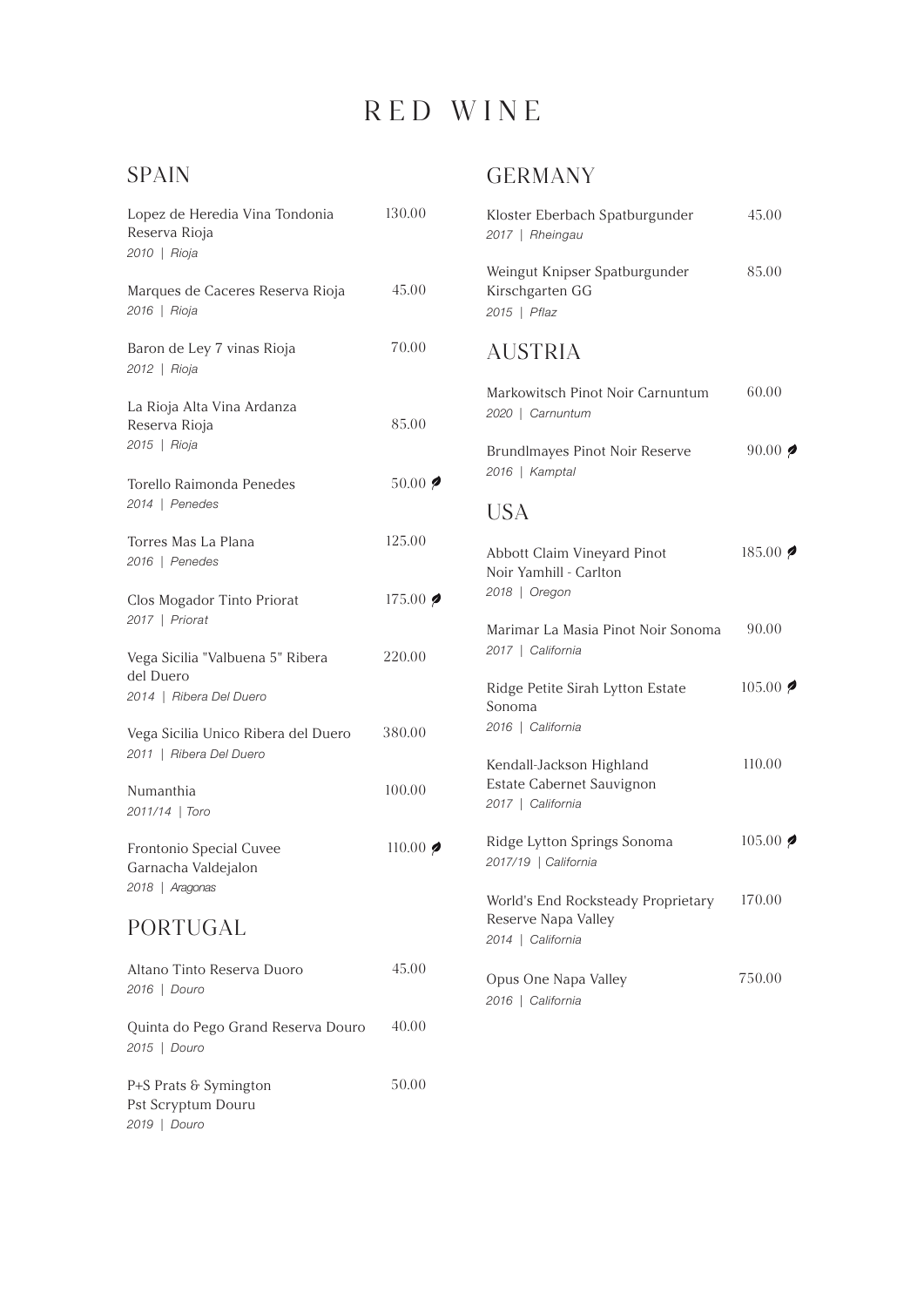### ARGENTINA

| Achaval-Ferrer Malbec Mendoza<br>2018   Mendoza                              | 40.00               |  |
|------------------------------------------------------------------------------|---------------------|--|
| Mascota Vineyards Unanime<br>2016   Mendoza                                  | 50.00               |  |
| Achaval-Ferrer Quimera<br>2011/13   Mendoza                                  | 80.00               |  |
| Dona Paula Seleccion de Bodega Malbec 90.00<br>2016   Mendoza                |                     |  |
| Masi Tupungato Corbec Organic<br>2017   Tupungato                            | 45.00 $\triangle$   |  |
| <b>CHILE</b>                                                                 |                     |  |
| Lapostolle Cuvee Alexandre<br>Cabernet Sauvignon<br>2013   Casablanca Valley | 40.00               |  |
| Cono Sur 20 Barrels Pinot Noir<br>2018   Casablanca Valley                   | 45.00               |  |
| De Martino Limavida Old<br><b>Vines Malbec</b><br>2017   Itala Valley        | $70.00$ $\triangle$ |  |
| Santa Rita Casa Real Cabernet<br>Sauvignon<br>2018   Central Valley          | 120.00              |  |
| Sena<br>2018   Central Valley                                                | 120.00              |  |

#### REPUBLIC OF SOUTH AFRICA

| Reyneke Cornerstone<br>2015   Stellenboch                                    | 60.00 $\bullet$ |
|------------------------------------------------------------------------------|-----------------|
| Anwilka<br>2015   Stellenboch                                                | 63.00           |
| The Chocolate Block<br>2019   Swartland                                      | 65.00           |
| <b>Hamilton Russel Pinot Noir</b><br>Hemel-en-Aarde<br>2021   Hemel-en-Aarde | $90.00$ $\phi$  |
| <b>NEW ZEALAND</b>                                                           |                 |
| Matua Marlborough Pinot Noir<br>2019   Marlborough                           | 60.00           |
| Cloudy Bay Pinot Noir<br>2019   Marlborough                                  | 115.00          |
| Felton Road Bannockburn Pinot Noir<br>2019   Central Otago                   | $110.00$ $\phi$ |
| <b>ISRAEL</b>                                                                |                 |
| Yarden Cabernet Sauvignon<br>2016   Galilee                                  | 55.00           |
| <b>LITHUANIA</b>                                                             |                 |
| Gintaras Sinas Blueberry Wine<br>2017                                        | 36.00           |
| Gintaras Sinas Red Berries Wine<br>2018                                      | 36.00           |
| Roksala Blackcurrant Wine<br>2017                                            | 36.00           |